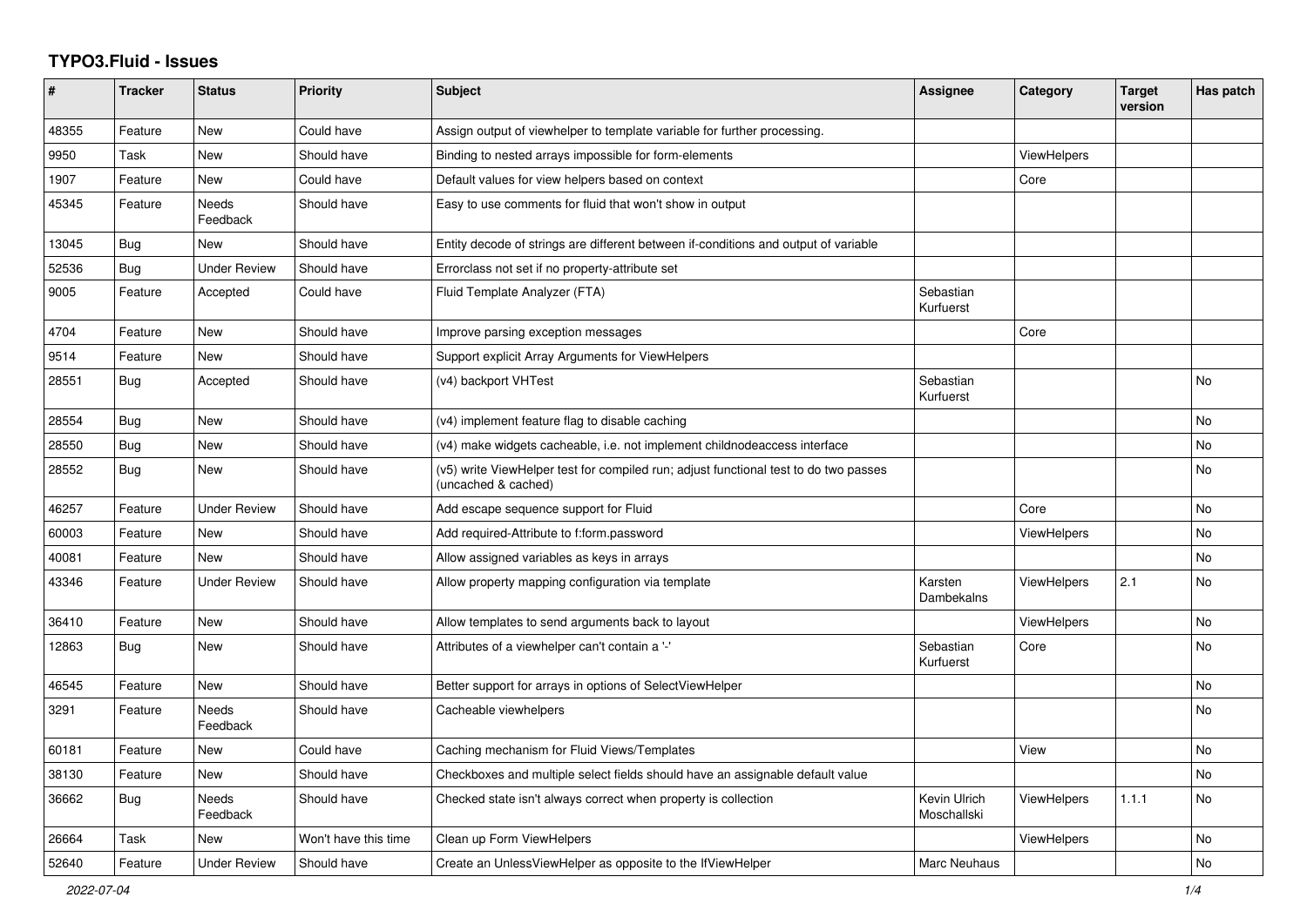| ∦     | <b>Tracker</b> | <b>Status</b>            | <b>Priority</b>      | <b>Subject</b>                                                                                       | <b>Assignee</b>             | Category    | <b>Target</b><br>version | Has patch |
|-------|----------------|--------------------------|----------------------|------------------------------------------------------------------------------------------------------|-----------------------------|-------------|--------------------------|-----------|
| 3725  | Feature        | New                      | Could have           | CSS Engine                                                                                           | Christian Müller            | ViewHelpers |                          | No        |
| 54284 | Bug            | New                      | Should have          | Default Option for Switch/Case VH                                                                    |                             | ViewHelpers |                          | No.       |
| 46289 | Bug            | Needs<br>Feedback        | Should have          | Enable Escaping Interceptor in XML request format                                                    |                             | View        | 2.0.1                    | No        |
| 45153 | Feature        | New                      | Should have          | f:be.menus.actionMenuItem - Detection of the current select option is insufficient                   |                             |             |                          | No        |
| 62346 | Feature        | <b>New</b>               | Could have           | f:comment should have high precende                                                                  |                             | Core        | 3.x                      | No        |
| 49600 | Bug            | New                      | Should have          | f:form tag shown as a HTML on frontend                                                               |                             | ViewHelpers |                          | No        |
| 58921 | Bug            | New                      | Should have          | f:form.* VHs crash if NOT inside f:form but followed by f:form                                       |                             |             |                          | No.       |
| 31955 | Feature        | New                      | Should have          | f:uri.widget                                                                                         |                             | Widgets     |                          | No        |
| 37619 | Bug            | New                      | Should have          | Fatal Error when using variable in name attribute of Section ViewHelper                              |                             | ViewHelpers |                          | No        |
| 10472 | Feature        | <b>New</b>               | Could have           | Fluid Standalone distribution                                                                        |                             | Core        |                          | No.       |
| 49038 | Bug            | New                      | Must have            | form.select does not select the first item if prependOptionValue is used                             |                             |             |                          | No        |
| 8648  | Bug            | New                      | Should have          | format.crop ViewHelper should support all features of the crop stdWrap function                      |                             | ViewHelpers |                          | No        |
| 58983 | Bug            | New                      | Should have          | format.date does not respect linebreaks and throws exception                                         |                             |             |                          | No        |
| 47669 | Task           | New                      | Should have          | FormViewHelper does not define the default request method                                            |                             |             |                          | No        |
| 5636  | Task           | <b>Under Review</b>      | Must have            | Form_RadioViewHelper and CheckBoxViewHelper miss check for existing object<br>before it is accessed. |                             |             |                          | No        |
| 45394 | Task           | New                      | Should have          | Forwardport Unit test for standalone view                                                            |                             | View        |                          | No        |
| 59057 | Bug            | <b>Under Review</b>      | Must have            | Hidden empty value fields shoud be disabled when related field is disabled                           | <b>Bastian</b><br>Waidelich | ViewHelpers |                          | No        |
| 28553 | Bug            | <b>New</b>               | Should have          | improve XHProf test setup                                                                            |                             |             |                          | No.       |
| 56237 | <b>Task</b>    | New                      | Should have          | in-line (Condition) View Helpers should not evaluate on parsing                                      |                             |             |                          | No        |
| 57885 | Bug            | <b>New</b>               | Must have            | Inputs are cleared from a second form if the first form produced a vallidation error                 |                             |             |                          | No        |
| 55008 | Bug            | <b>Under Review</b>      | Should have          | Interceptors should be used in Partials                                                              | Christian Müller            |             |                          | No        |
| 37095 | Feature        | New                      | Should have          | It should be possible to set a different template on a Fluid TemplateView inside an<br>action        | Christopher<br>Hlubek       |             |                          | No        |
| 8491  | Task           | <b>Needs</b><br>Feedback | Should have          | link.action and uri.action differ in absolute argument                                               | Karsten<br>Dambekalns       | ViewHelpers |                          | No.       |
| 51100 | Feature        | New                      | Must have            | Links with absolute URI should have the option of URI Scheme                                         |                             | ViewHelpers |                          | No        |
| 33394 | Feature        | Needs<br>Feedback        | Should have          | Logical expression parser for BooleanNode                                                            | <b>Tobias Liebig</b>        | Core        |                          | No        |
| 27607 | Bug            | New                      | Must have            | Make Fluid comparisons work when first element is STRING, second is NULL.                            |                             | Core        |                          | No        |
| 26658 | Task           | New                      | Won't have this time | Make Form ViewHelpers consistent                                                                     |                             | ViewHelpers |                          | No        |
| 30555 | Feature        | New                      | Could have           | Make TagBuilder more extensible                                                                      |                             | Core        |                          | No        |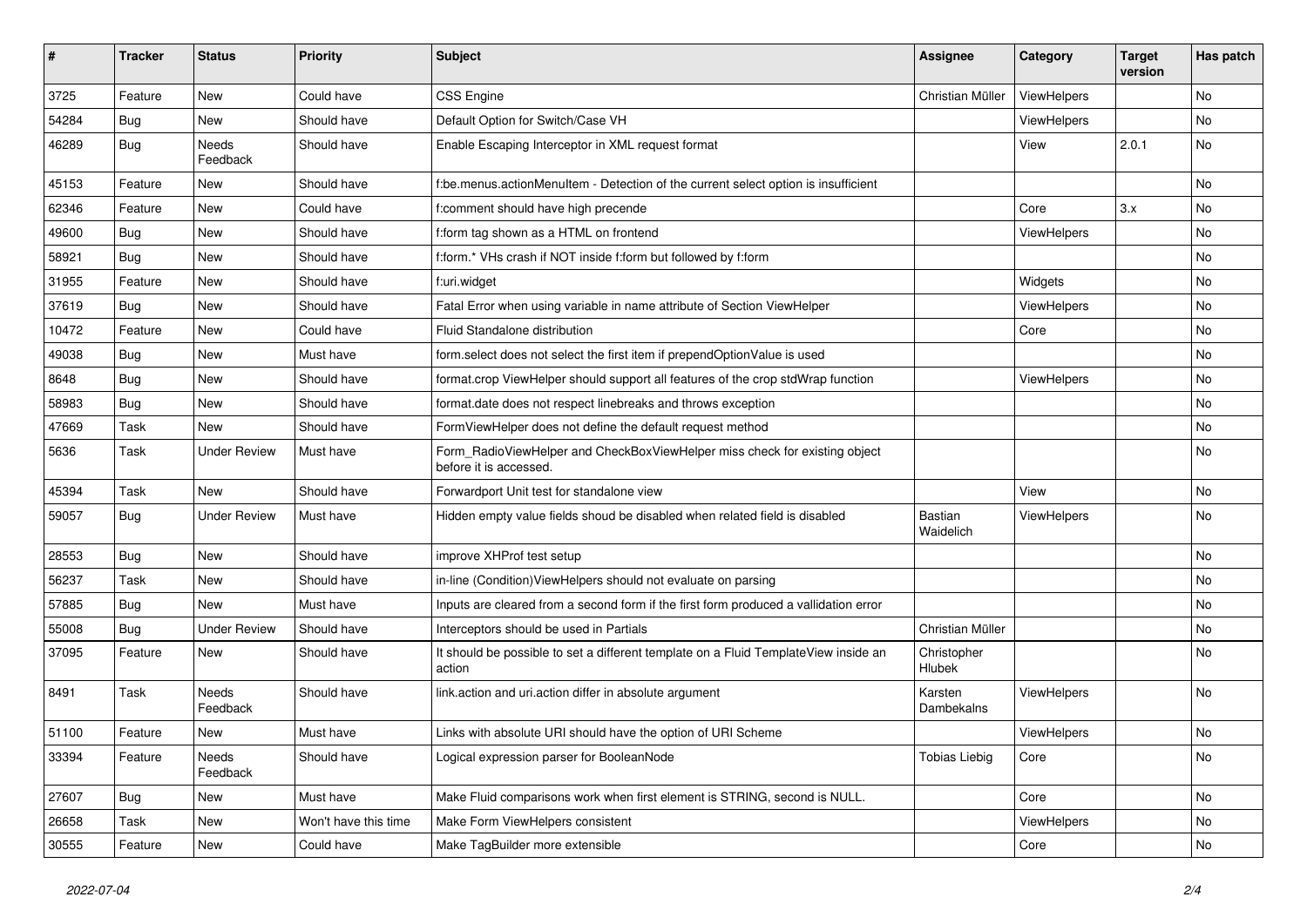| #     | <b>Tracker</b> | <b>Status</b>       | <b>Priority</b> | <b>Subject</b>                                                                                         | <b>Assignee</b>             | Category    | <b>Target</b><br>version | Has patch |
|-------|----------------|---------------------|-----------------|--------------------------------------------------------------------------------------------------------|-----------------------------|-------------|--------------------------|-----------|
| 28549 | Bug            | New                 | Should have     | make widgets cacheable, i.e. not implement childnodeaccess interface                                   |                             |             |                          | <b>No</b> |
| 40998 | Bug            | <b>Under Review</b> | Should have     | Missing parent request namespaces in form field name prefix                                            | Sebastian<br>Kurfuerst      | ViewHelpers | 1.1.1                    | No        |
| 42397 | Feature        | New                 | Should have     | Missing viewhelper for general links                                                                   |                             |             |                          | <b>No</b> |
| 33628 | Bug            | Needs<br>Feedback   | Must have       | Multicheckboxes (multiselect) for Collections don't work                                               | Christian Müller            | ViewHelpers |                          | No        |
| 40064 | Bug            | New                 | Must have       | Multiselect is not getting persisted                                                                   |                             | ViewHelpers |                          | No        |
| 5933  | Feature        | Accepted            | Should have     | Optional section rendering                                                                             | Sebastian<br>Kurfuerst      | ViewHelpers |                          | No        |
| 60271 | Feature        | New                 | Should have     | Paginate viewhelper, should also support arrays                                                        |                             |             |                          | No        |
| 53806 | Bug            | <b>Under Review</b> | Should have     | Paginate widget maximumNumberOfLinks rendering wrong number of links                                   | <b>Bastian</b><br>Waidelich | Widgets     |                          | No        |
| 36655 | Bug            | New                 | Should have     | <b>Pagination Links</b>                                                                                |                             | Widgets     |                          | No        |
| 45384 | Bug            | New                 | Must have       | Persisted entity object in widget-configuration cannot be deserialized (after reload)                  |                             | Widgets     | 2.0.1                    | No        |
| 34682 | Bug            | <b>Under Review</b> | Should have     | Radio Button missing checked on validation error                                                       |                             | ViewHelpers |                          | No        |
| 39936 | Feature        | New                 | Should have     | registerTagAttribute should handle default values                                                      |                             | ViewHelpers |                          | No        |
| 42743 | Task           | New                 | Should have     | Remove inline style for hidden form fields                                                             |                             |             |                          | No        |
| 43071 | Task           | New                 | Should have     | Remove TOKENS for adding fallback teplates in B                                                        |                             |             |                          | No        |
| 43072 | Task           | New                 | Should have     | Remove TOKENS for adding templates fallback in Backporter                                              |                             | View        |                          | No        |
| 54195 | Task           | New                 | Should have     | Rename and move FormViewHelper's errorClass value, currently 'f3-form-error'                           | Adrian Föder                | ViewHelpers |                          | No        |
| 38369 | Bug            | New                 | Must have       | Resource ViewHelpers should not fall back to request package                                           |                             | View        |                          | No        |
| 33215 | Feature        | <b>New</b>          | Should have     | RFC: Dynamic values in ObjectAccess paths                                                              |                             |             |                          | No        |
| 39990 | Bug            | New                 | Should have     | Same form twice in one template: hidden fields for empty values are only rendered<br>once              |                             | Core        |                          | No        |
| 8989  | Feature        | Needs<br>Feedback   | Could have      | Search path for fluid template files                                                                   |                             | View        |                          | No        |
| 49756 | Feature        | <b>Under Review</b> | Should have     | Select values by array key in checkbox viewhelper                                                      |                             |             |                          | No        |
| 65424 | Bug            | <b>Under Review</b> | Should have     | SelectViewHelper must respect option(Value Label)Field for arrays                                      |                             | ViewHelpers |                          | No        |
| 44234 | Bug            | <b>Under Review</b> | Should have     | selectViewHelper's sorting does not respect locale collation                                           |                             | ViewHelpers | 2.1                      | No        |
| 46091 | Task           | Needs<br>Feedback   | Should have     | Show source file name and position on exceptions during parsing                                        |                             |             |                          | No        |
| 52591 | <b>Bug</b>     | New                 | Should have     | The Pagination Widget broken for joined objects                                                        |                             |             |                          | No        |
| 10911 | Task           | New                 | Should have     | Tx Fluid ViewHelpers Form AbstractFormViewHelper->renderHiddenIdentityField<br>should be more reliable |                             | ViewHelpers |                          | No        |
| 34309 | Task           | New                 | Could have      | Unknown ViewHelpers cause exception - should be handled more graceful                                  |                             | ViewHelpers |                          | No        |